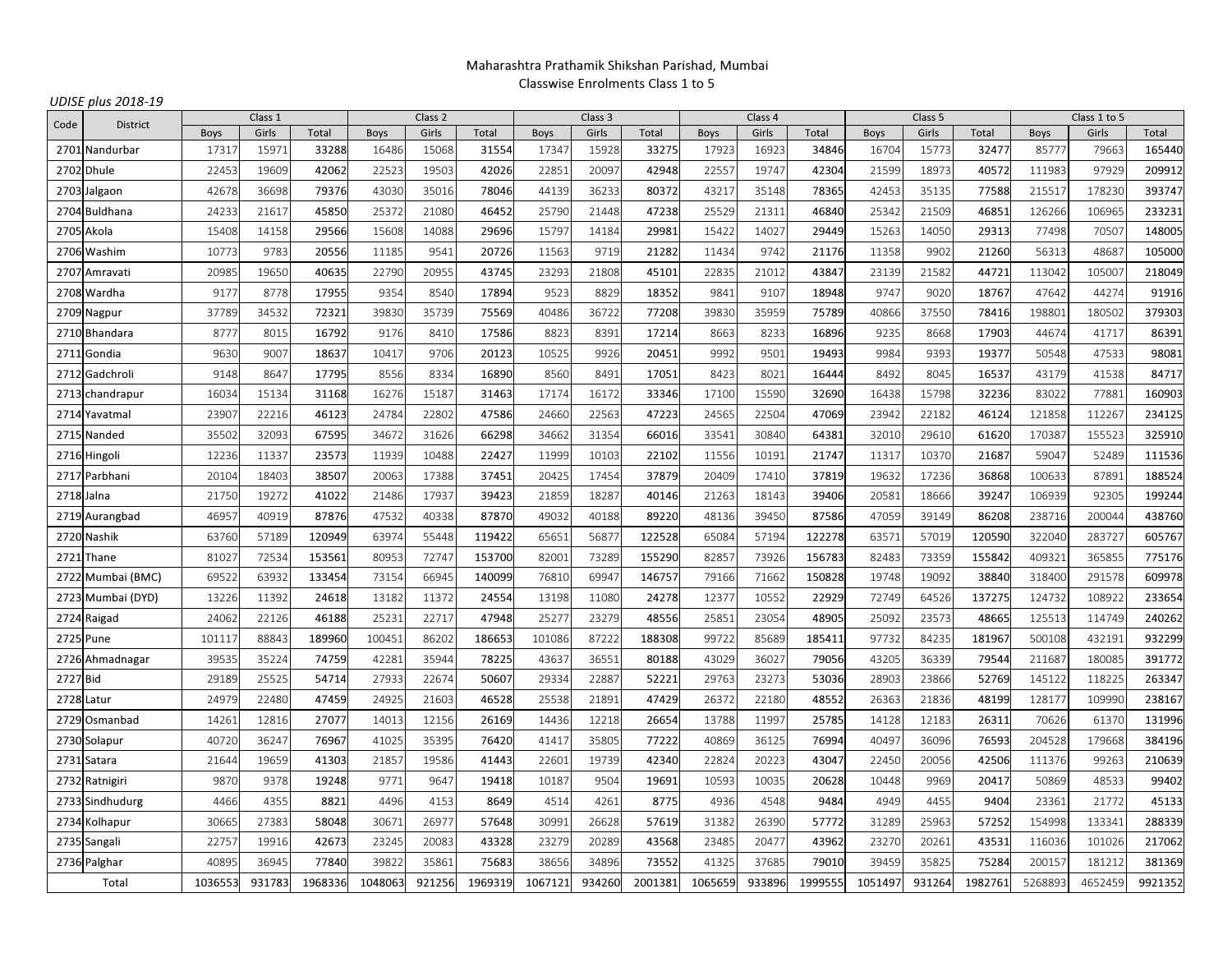## Maharashtra Prathamik Shikshan Parishad, MumbaiClasswise Enrolments Class 6 to 8

| Code     | <b>District</b>   |             | Class 6 |         |             | Class <sub>7</sub> |         |             | Class 8 |         | Class 6 to 8 |         |         |  |
|----------|-------------------|-------------|---------|---------|-------------|--------------------|---------|-------------|---------|---------|--------------|---------|---------|--|
|          |                   | <b>Boys</b> | Girls   | Total   | <b>Boys</b> | Girls              | Total   | <b>Boys</b> | Girls   | Total   | <b>Boys</b>  | Girls   | Total   |  |
|          | 2701 Nandurbar    | 15867       | 15176   | 31043   | 16082       | 15023              | 31105   | 15780       | 14536   | 30316   | 47729        | 44735   | 92464   |  |
| 2702     | Dhule             | 21786       | 18953   | 40739   | 21822       | 18814              | 40636   | 21629       | 18238   | 39867   | 65237        | 56005   | 121242  |  |
|          | 2703 Jalgaon      | 42378       | 35328   | 77706   | 42772       | 35343              | 78115   | 42444       | 34831   | 77275   | 127594       | 105502  | 233096  |  |
| 2704     | <b>Buldhana</b>   | 25201       | 21238   | 46439   | 24539       | 20906              | 45445   | 25026       | 21094   | 46120   | 74766        | 63238   | 138004  |  |
|          | 2705 Akola        | 14983       | 13608   | 28591   | 15036       | 13820              | 28856   | 15318       | 14101   | 29419   | 45337        | 41529   | 86866   |  |
|          | 2706 Washim       | 11364       | 9840    | 21204   | 11518       | 9977               | 21495   | 11500       | 10375   | 21875   | 34382        | 30192   | 64574   |  |
| 2707     | Amravati          | 22700       | 21354   | 44054   | 22925       | 21495              | 44420   | 23307       | 21209   | 44516   | 68932        | 64058   | 132990  |  |
|          | 2708 Wardha       | 9555        | 8750    | 18305   | 9711        | 8768               | 18479   | 9865        | 9080    | 18945   | 29131        | 26598   | 55729   |  |
|          | 2709 Nagpur       | 40576       | 36491   | 77067   | 40338       | 36468              | 76806   | 39829       | 36254   | 76083   | 120743       | 109213  | 229956  |  |
|          | 2710 Bhandara     | 9407        | 8591    | 17998   | 9360        | 9073               | 18433   | 9363        | 8649    | 18012   | 28130        | 26313   | 54443   |  |
| 2711     | Gondia            | 10033       | 9512    | 19545   | 10503       | 10134              | 20637   | 10666       | 10100   | 20766   | 31202        | 29746   | 60948   |  |
| 2712     | Gadchroli         | 8688        | 8327    | 17015   | 8346        | 7880               | 16226   | 8400        | 7901    | 16301   | 25434        | 24108   | 49542   |  |
| 2713     | chandrapur        | 16984       | 15988   | 32972   | 17195       | 16271              | 33466   | 17122       | 16149   | 33271   | 51301        | 48408   | 99709   |  |
|          | 2714 Yavatmal     | 23420       | 21666   | 45086   | 23003       | 21551              | 44554   | 23834       | 21765   | 45599   | 70257        | 64982   | 135239  |  |
|          | 2715 Nanded       | 31064       | 29427   | 60491   | 30940       | 29919              | 60859   | 30569       | 28786   | 59355   | 92573        | 88132   | 180705  |  |
|          | 2716 Hingoli      | 10697       | 10140   | 20837   | 10865       | 10269              | 21134   | 10557       | 9951    | 20508   | 32119        | 30360   | 62479   |  |
|          | 2717 Parbhani     | 19058       | 16949   | 36007   | 19314       | 17164              | 36478   | 18867       | 17058   | 35925   | 57239        | 51171   | 108410  |  |
|          | 2718 Jalna        | 19891       | 17907   | 37798   | 19238       | 17538              | 36776   | 19447       | 17719   | 37166   | 58576        | 53164   | 111740  |  |
|          | 2719 Aurangbad    | 45359       | 39351   | 84710   | 44756       | 38936              | 83692   | 42632       | 36303   | 78935   | 132747       | 114590  | 247337  |  |
|          | 2720 Nashik       | 62320       | 55980   | 118300  | 62533       | 55737              | 118270  | 60212       | 53602   | 113814  | 185065       | 165319  | 350384  |  |
| 2721     | Thane             | 79415       | 70278   | 149693  | 78273       | 70264              | 148537  | 75788       | 66754   | 142542  | 233476       | 207296  | 440772  |  |
|          | 2722 Mumbai (BMC) | 18648       | 17900   | 36548   | 18537       | 17536              | 36073   | 14641       | 14065   | 28706   | 51826        | 49501   | 101327  |  |
|          | 2723 Mumbai (DYD) | 72924       | 64489   | 137413  | 73356       | 64203              | 137559  | 79329       | 68932   | 148261  | 225609       | 197624  | 423233  |  |
| 2724     | Raigad            | 24179       | 21695   | 45874   | 23620       | 21587              | 45207   | 23504       | 21019   | 44523   | 71303        | 64301   | 135604  |  |
| 2725     | Pune              | 95016       | 81349   | 176365  | 92981       | 79739              | 172720  | 89514       | 76143   | 165657  | 277511       | 237231  | 514742  |  |
|          | 2726 Ahmadnagar   | 43624       | 36134   | 79758   | 43975       | 35816              | 79791   | 45064       | 36217   | 81281   | 132663       | 108167  | 240830  |  |
| 2727 Bid |                   | 27976       | 23614   | 51590   | 27581       | 23226              | 50807   | 26762       | 22988   | 49750   | 82319        | 69828   | 152147  |  |
|          | 2728 Latur        | 26812       | 22345   | 49157   | 27608       | 22969              | 50577   | 26955       | 22282   | 49237   | 81375        | 67596   | 148971  |  |
| 2729     | Osmanbad          | 13331       | 12347   | 25678   | 13501       | 12149              | 25650   | 13727       | 12105   | 25832   | 40559        | 36601   | 77160   |  |
|          | 2730 Solapur      | 40111       | 35954   | 76065   | 40058       | 35908              | 75966   | 40349       | 35313   | 75662   | 120518       | 107175  | 227693  |  |
|          | 2731 Satara       | 22567       | 19983   | 42550   | 22542       | 19930              | 42472   | 23409       | 20765   | 44174   | 68518        | 60678   | 129196  |  |
| 2732     | Ratnigiri         | 10965       | 9985    | 20950   | 11472       | 11009              | 22481   | 11530       | 11103   | 22633   | 33967        | 32097   | 66064   |  |
|          | 2733 Sindhudurg   | 5076        | 4626    | 9702    | 5438        | 5052               | 10490   | 5514        | 4968    | 10482   | 16028        | 14646   | 30674   |  |
| 2734     | Kolhapur          | 32041       | 26163   | 58204   | 32434       | 26643              | 59077   | 32948       | 27041   | 59989   | 97423        | 79847   | 177270  |  |
|          | 2735 Sangali      | 23248       | 20133   | 43381   | 23704       | 20162              | 43866   | 24327       | 20745   | 45072   | 71279        | 61040   | 132319  |  |
|          | 2736 Palghar      | 38281       | 34331   | 72612   | 37850       | 34312              | 72162   | 36101       | 31966   | 68067   | 112232       | 100609  | 212841  |  |
|          | Total             | 1035545     | 915902  | 1951447 | 1033726     | 915591             | 1949317 | 1025829     | 900107  | 1925936 | 3095100      | 2731600 | 5826700 |  |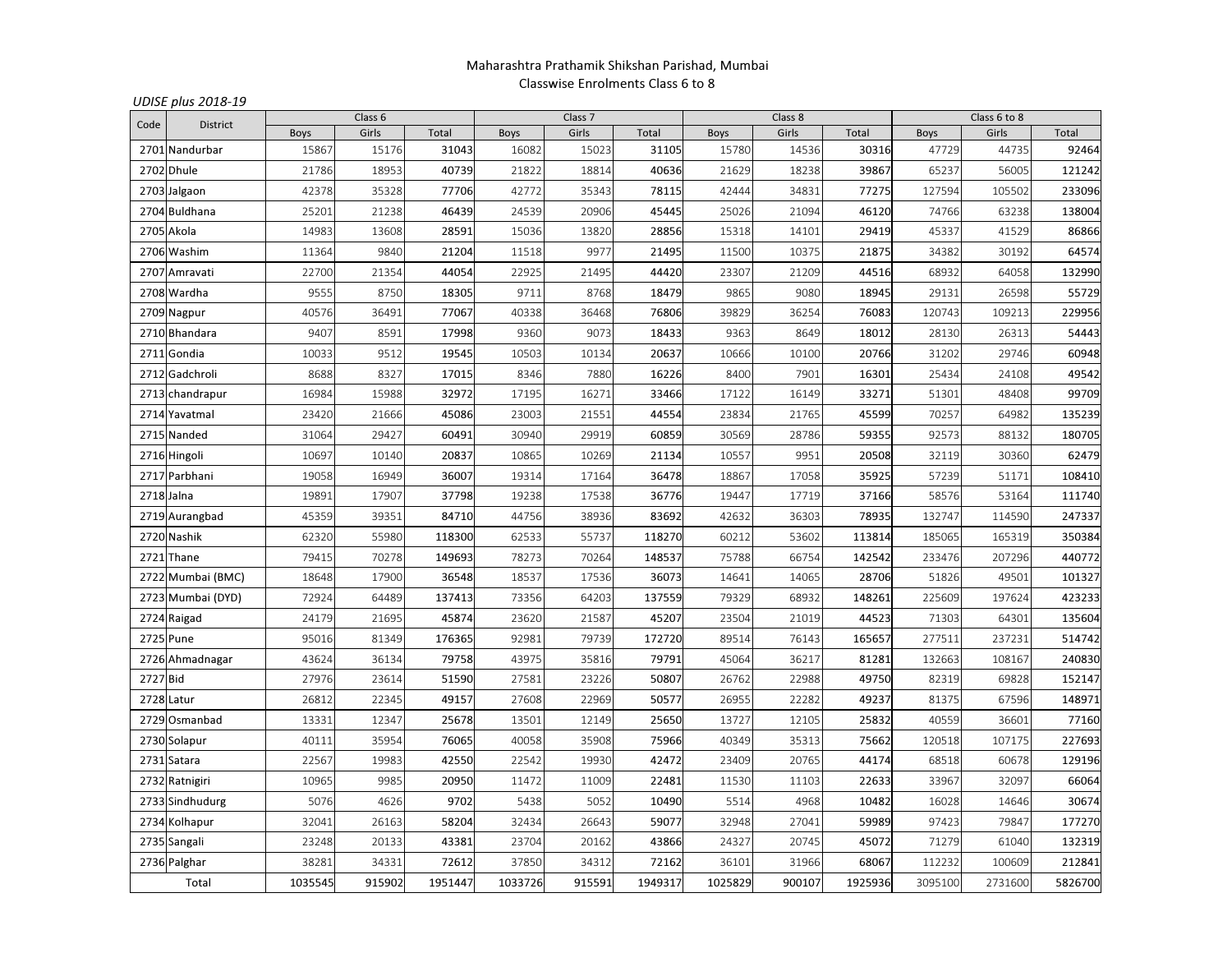#### Maharashtra Prathamik Shikshan Parishad, MumbaiClasswise Enrolments Class 9 to 12

| Code |                              | Class 9     |       |              |             | Class 10 |              |             | Class 11 |              |               | Class 12 |              |             | Class 9 to 12 |              |
|------|------------------------------|-------------|-------|--------------|-------------|----------|--------------|-------------|----------|--------------|---------------|----------|--------------|-------------|---------------|--------------|
|      | <b>District</b>              | <b>Boys</b> | Girls | <b>Total</b> | <b>Boys</b> | Girls    | <b>Total</b> | <b>Boys</b> | Girls    | <b>Total</b> | <b>Boys</b>   | Girls    | <b>Total</b> | <b>Boys</b> | Girls         | <b>Total</b> |
| ###  | Nandurbar                    | 1523        | 13498 | 28730        | 1366        | 1170     | 25376        | 9061        | 7465     | 16526        | 9352          | 7496     | 16848        | 47312       | 40168         | 87480        |
| ###  | Dhule                        | 21354       | 17139 | 38493        | 19521       | 15175    | 34696        | 13910       | 10477    | 24387        | 14065         | 10296    | 24361        | 68850       | 53087         | 1E+05        |
| ###  | Jalgaon                      | 41449       | 33698 | 75147        | 40275       | 31048    | 71323        | 26899       | 21272    | 48171        | 27079         | 20968    | 48047        | 135702      | 106986        | 2E+05        |
| 非非罪  | <b>Buldhana</b>              | 25212       | 21318 | 46530        | 24452       | 20174    | 44626        | 17663       | 14257    | 31920        | 17691         | 14177    | 31868        | 85018       | 69926         | 2E+05        |
| ###  | Akola                        | 16384       | 14651 | 31035        | 16614       | 14678    | 31292        | 13513       | 12434    | 25947        | 13369         | 12249    | 25618        | 59880       | 54012         | 1E+05        |
| ###  | Washim                       | 11940       | 10641 | 22581        | 13118       | 10515    | 23633        | 10540       | 7971     | 18511        | 10739         | 7900     | 18639        | 46337       | 37027         | 83364        |
| ###  | Am ravati                    | 23830       | 22014 | 45844        | 24148       | 21320    | 45468        | 17235       | 17345    | 34580        | 17210         | 16985    | 34195        | 82423       | 77664         | 2E+05        |
| ###  | Wardha                       | 10184       | 9190  | 19374        | 10698       | 9317     | 20015        | 8251        | 8342     | 16593        | 8178          | 8464     | 16642        | 37311       | 35313         | 72624        |
| ###  | <b>Nagpur</b>                | 41215       | 36868 | 78083        | 37951       | 34797    | 72748        | 31961       | 32236    | 64197        | 31950         | 31274    | 63224        | 143077      | 135175        | 3E+05        |
| ###  | <b>Bhandara</b>              | 9607        | 9056  | 18663        | 10452       | 9395     | 19847        | 9234        | 8856     | 18090        | 8932          | 8997     | 17929        | 3822        | 36304         | 74529        |
| ###  | Gondia                       | 10947       | 10542 | 21489        | 11922       | 11239    | 23161        | 10554       | 10302    | 20856        | 10054         | 10151    | 20205        | 4347        | 42234         | 85711        |
| ###  | Gadchroli                    | 8945        | 8170  | 17115        | 9092        | 8153     | 17245        | 6871        | 6663     | 13534        | 6832          | 6409     | 13241        | 31740       | 29395         | 61135        |
| ###  | chandrapur                   | 17873       | 1632  | 34200        | 18675       | 16682    | 35357        | 14501       | 14453    | 28954        | 14221         | 13966    | 28187        | 65270       | 61428         | 1E+05        |
| ###  | Yavatmal                     | 24108       | 21741 | 45849        | 2410        | 20900    | 45001        | 17065       | 15601    | 32666        | 16475         | 14653    | 31128        | 81749       | 72895         | 2E+05        |
| ##   | Nanded                       | 29918       | 2778  | 57701        | 2860        | 26018    | 54625        | 21682       | 18552    | 40234        | 21707         | 17726    | 39433        | 101914      | 90079         | 2E+05        |
| ###  | Hingoli                      | 10575       | 1001  | 20594        | 10336       | 9057     | 19393        | 7904        | 6485     | 14389        | 8097          | 6659     | 14756        | 36912       | 32220         | 69132        |
| ###  | Parbhani                     | 19022       | 1658  | 35607        | 19111       | 15264    | 34375        | 14404       | 10451    | 24855        | 15611         | 10931    | 26542        | 68148       | 53231         | 1E+05        |
| ###  | Jaina                        | 19547       | 17695 | 37242        | 19338       | 15690    | 35028        | 16897       | 12123    | 29020        | 18421         | 12010    | 30431        | 74203       | 57518         | 1E+05        |
| ###  | Aurangbad                    | 41542       | 3477  | 76313        | 40753       | 33165    | 73918        | 35353       | 26179    | 61532        | 37115         | 25517    | 62632        | 154763      | 119632        | 3E+05        |
| ###  | Nashik                       | 58196       | 50549 | 1E+05        | 52853       | 46210    | 99061        | 3895        | 32777    | 71734        | 37273         | 30661    | 67934        | 18727       | 160197        | 3E+05        |
| ###  | Thane                        | 75413       | 64450 | 1E+05        | 6325        | 58139    | 1E+05        | 50093       | 44798    | 94891        | 45157         | 41356    | 86513        | 233918      | 208743        | 4E+05        |
| ###  | MUM DAI<br><del>MdƘbar</del> | 9591        | 8617  | 18208        | 7043        | 7187     | 14230        | $\Omega$    | $\Omega$ | $\bf{0}$     | $\mathcal{C}$ | Ω        | $\bf{0}$     | 16634       | 15804         | 32438        |
| ###  |                              | 86863       | 7491  | 2E+05        | 74725       | 68619    | 1E+05        | 81702       | 73363    | 2E+05        | 75829         | 70492    | 1E+05        | 319119      | 287388        | 6E+05        |
| ###  | Raigad                       | 23974       | 2075  | 44725        | 21786       | 19205    | 40991        | 16198       | 14803    | 31001        | 15460         | 14345    | 29805        | 77418       | 69104         | 1E+05        |
| ###  | Pune                         | 90113       | 75044 | 2E+05        | 76134       | 68443    | 1E+05        | 68824       | 58722    | 1E+05        | 62040         | 54962    | 1E+05        | 297111      | 257171        | 6E+05        |
| ###  | Ahmadnagar                   | 45214       | 3581  | 81028        | 4437        | 35031    | 79405        | 37464       | 28433    | 65897        | 37052         | 26679    | 63731        | 164104      | 125957        | 3E+05        |
| ###  | Bid                          | 2672        | 22638 | 49365        | 2834        | 22113    | 50462        | 22794       | 16062    | 38856        | 24840         | 16054    | 40894        | 10271       | 7686          | 2E+05        |
| ##   | Latur                        | 2709        | 2195  | 49048        | 2628        | 20502    | 46789        | 21745       | 17170    | 38915        | 20234         | 16026    | 36260        | 95361       | 75651         | 2E+05        |
| ##   | Osmanbad                     | 13754       | 12588 | 26342        | 1357        | 11957    | 25534        | 9157        | 7920     | 17077        | 8941          | 7695     | 16636        | 45429       | 40160         | 85589        |
| ###  | Solapur                      | 40440       | 34608 | 75048        | 3876        | 32163    | 70930        | 3084C       | 23345    | 54185        | 30899         | 22347    | 53246        | 140946      | 112463        | 3E+05        |
| ###  | <b>Satara</b>                | 23945       | 2078  | 44729        | 24152       | 21094    | 45246        | 2115:       | 17663    | 38814        | 21009         | 17045    | 38054        | 90257       | 76586         | 2E+05        |
| ###  | Ratnigiri                    | 12689       | 11773 | 24462        | 12173       | 11521    | 23694        | 10493       | 9818     | 20311        | 10551         | 9641     | 20192        | 45906       | 42753         | 88659        |
| ###  | Sindhudurg                   | 6215        | 5626  | 11841        | 5886        | 5535     | 11421        | 5622        | 5208     | 10830        | 5493          | 5530     | 11023        | 23216       | 21899         | 45115        |
| ###  | Kolhapur                     | 33412       | 27703 | 61115        | 3293        | 26717    | 59654        | 30626       | 25029    | 55655        | 29401         | 23278    | 52679        | 126376      | 102727        | 2E+05        |
| 非非罪  | Sangali                      | 23896       | 20339 | 44235        | 24013       | 19988    | 44001        | 19932       | 16299    | 36231        | 19885         | 15753    | 35638        | 87726       | 72379         | 2E+05        |
| ###  | Palghar                      | 34349       | 28960 | 63309        | 29923       | 25843    | 55766        | 23845       | 19479    | 43324        | 21414         | 18206    | 39620        | 109531      | 92488         | 2E+05        |
|      | <b>Total</b>                 | 1E+06       | 9E+05 | 2E+06        | 1E+06       | 8E+05    | 2E+06        | 8E+05       | 7E+05    | 1E+06        | 8E+05 6E+05   |          | 1E+06        | 3565350     | 3042631       | 7E+06        |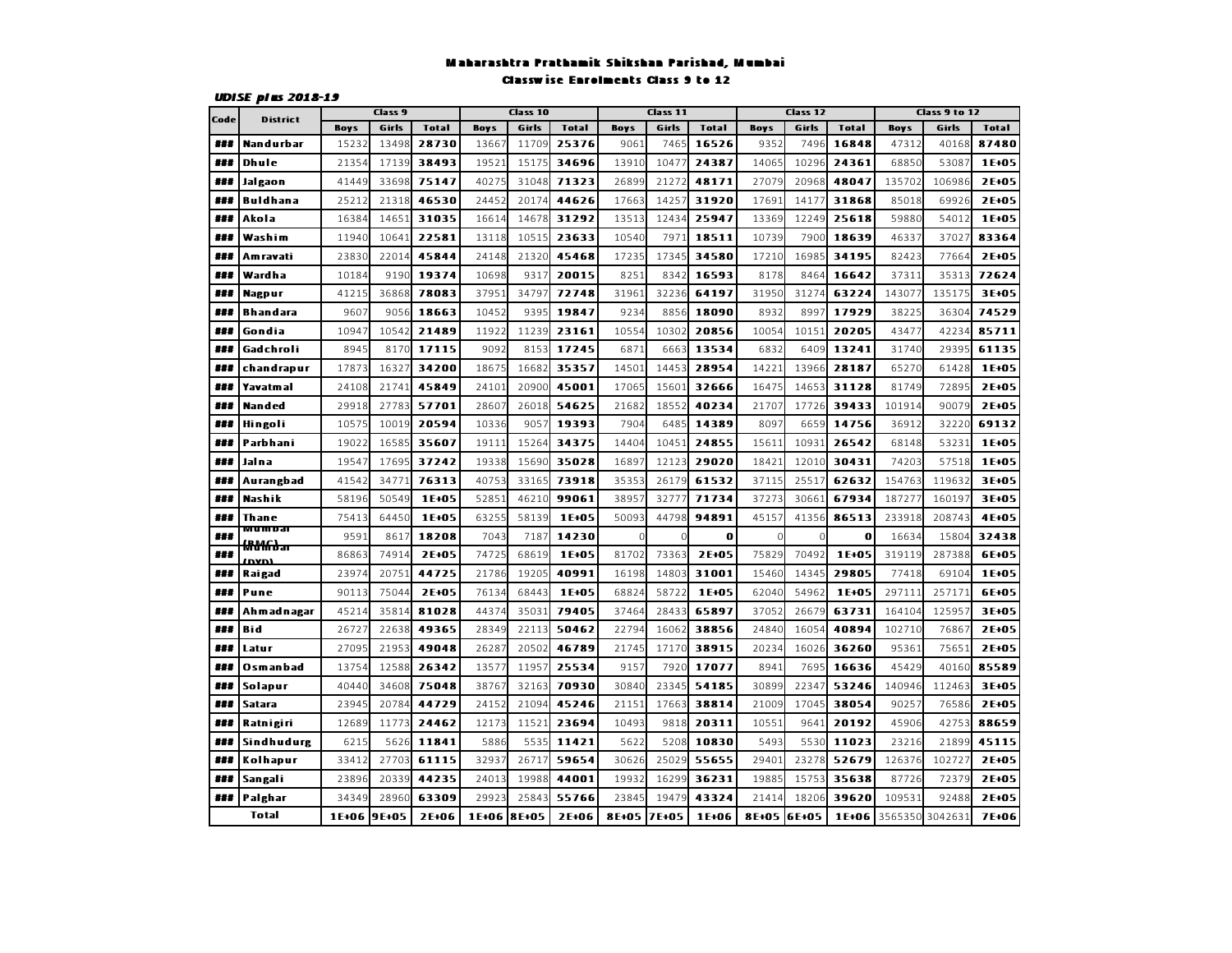#### Maharashtra Prathamik Shikshan Parishad, MumbaiClasswise Enrolments Class 9 to 10

| Code | <b>F-</b><br><b>District</b> |             | Class 9 |              |             | Class 10 |              | Class 9 to 10 |         |              |  |  |
|------|------------------------------|-------------|---------|--------------|-------------|----------|--------------|---------------|---------|--------------|--|--|
|      |                              | <b>Boys</b> | Girls   | <b>Total</b> | <b>Boys</b> | Girls    | <b>Total</b> | <b>Boys</b>   | Girls   | <b>Total</b> |  |  |
| ###  | Nandurbar                    | 15232       | 13498   | 28730        | 13667       | 11709    | 25376        | 28899         | 25207   | 54106        |  |  |
| ###  | Dhule                        | 21354       | 17139   | 38493        | 19521       | 15175    | 34696        | 40875         | 32314   | 73189        |  |  |
| ###  | Jalgaon                      | 41449       | 33698   | 75147        | 40275       | 31048    | 71323        | 81724         | 64746   | 1E+05        |  |  |
| ###  | Buldhana                     | 25212       | 21318   | 46530        | 24452       | 20174    | 44626        | 49664         | 41492   | 91156        |  |  |
| ###  | Akola                        | 16384       | 14651   | 31035        | 16614       | 14678    | 31292        | 32998         | 29329   | 62327        |  |  |
| ###  | Washim                       | 11940       | 10641   | 22581        | 13118       | 10515    | 23633        | 25058         | 21156   | 46214        |  |  |
| ###  | Am ravati                    | 23830       | 22014   | 45844        | 24148       | 21320    | 45468        | 47978         | 43334   | 91312        |  |  |
| ###  | Wardha                       | 10184       | 9190    | 19374        | 10698       | 9317     | 20015        | 20882         | 18507   | 39389        |  |  |
| 耕耕   | Nagpur                       | 41215       | 36868   | 78083        | 37951       | 34797    | 72748        | 79166         | 71665   | 2E+05        |  |  |
| ###  | <b>Bhandara</b>              | 9607        | 9056    | 18663        | 10452       | 9395     | 19847        | 20059         | 18451   | 38510        |  |  |
| ###  | Gondia                       | 10947       | 10542   | 21489        | 11922       | 11239    | 23161        | 22869         | 21781   | 44650        |  |  |
| ###  | Gadchroli                    | 8945        | 8170    | 17115        | 9092        | 8153     | 17245        | 18037         | 16323   | 34360        |  |  |
| ###  | chandrapur                   | 17873       | 16327   | 34200        | 18675       | 16682    | 35357        | 36548         | 33009   | 69557        |  |  |
| ###  | <b>Yavatmal</b>              | 24108       | 21741   | 45849        | 24101       | 20900    | 45001        | 48209         | 42641   | 90850        |  |  |
| ###  | Nanded                       | 29918       | 27783   | 57701        | 28607       | 26018    | 54625        | 58525         | 53801   | 1E+05        |  |  |
| ###  | Hingoli                      | 10575       | 10019   | 20594        | 10336       | 9057     | 19393        | 20911         | 19076   | 39987        |  |  |
| ###  | Parbhani                     | 19022       | 16585   | 35607        | 19111       | 15264    | 34375        | 38133         | 31849   | 69982        |  |  |
| ###  | Jalna                        | 19547       | 17695   | 37242        | 19338       | 15690    | 35028        | 38885         | 33385   | 72270        |  |  |
| ###  | Aurangbad                    | 41542       | 34771   | 76313        | 40753       | 33165    | 73918        | 82295         | 67936   | 2E+05        |  |  |
| ###  | Nashik                       | 58196       | 50549   | 1E+05        | 52851       | 46210    | 99061        | 111047        | 96759   | 2E+05        |  |  |
| ###  | Thane                        | 75413       | 64450   | 1E+05        | 63255       | 58139    | 1E+05        | 138668        | 122589  | 3E+05        |  |  |
| ###  | mum dai                      | 9591        | 8617    | 18208        | 7043        | 7187     | 14230        | 16634         | 15804   | 32438        |  |  |
| ###  | <del>MNKbar</del><br>nvni    | 86863       | 74914   | 2E+05        | 74725       | 68619    | 1E+05        | 161588        | 143533  | 3E+05        |  |  |
| ###  | Raigad                       | 23974       | 20751   | 44725        | 21786       | 19205    | 40991        | 45760         | 39956   | 85716        |  |  |
| ###  | Pune                         | 90113       | 75044   | 2E+05        | 76134       | 68443    | 1E+05        | 166247        | 143487  | 3E+05        |  |  |
| ###  | Ah mad nagar                 | 45214       | 35814   | 81028        | 44374       | 35031    | 79405        | 89588         | 70845   | 2E+05        |  |  |
| ###  | Bid                          | 26727       | 22638   | 49365        | 28349       | 22113    | 50462        | 55076         | 44751   | 99827        |  |  |
| ###  | Latur                        | 27095       | 21953   | 49048        | 26287       | 20502    | 46789        | 53382         | 42455   | 95837        |  |  |
| ###  | Osmanbad                     | 13754       | 12588   | 26342        | 13577       | 11957    | 25534        | 27331         | 24545   | 51876        |  |  |
| ###  | Solapur                      | 40440       | 34608   | 75048        | 38767       | 32163    | 70930        | 79207         | 66771   | 1E+05        |  |  |
| ###  | <b>Satara</b>                | 23945       | 20784   | 44729        | 24152       | 21094    | 45246        | 48097         | 41878   | 89975        |  |  |
| ###  | Ratnigiri                    | 12689       | 11773   | 24462        | 12173       | 11521    | 23694        | 24862         | 23294   | 48156        |  |  |
| 耕耕   | Sindhudurg                   | 6215        | 5626    | 11841        | 5886        | 5535     | 11421        | 12101         | 11161   | 23262        |  |  |
| ###  | Kolhapur                     | 33412       | 27703   | 61115        | 32937       | 26717    | 59654        | 66349         | 54420   | 1E+05        |  |  |
| ###  | Sangali                      | 23896       | 20339   | 44235        | 24013       | 19988    | 44001        | 47909         | 40327   | 88236        |  |  |
| ###  | Palghar                      | 34349       | 28960   | 63309        | 29923       | 25843    | 55766        | 64272         | 54803   | 1E+05        |  |  |
|      | <b>Total</b>                 | 1E+06       | 9E+05   | 2E+06        | 1E+06 8E+05 |          | 2E+06        | 1999833       | 1723380 | 4E+06        |  |  |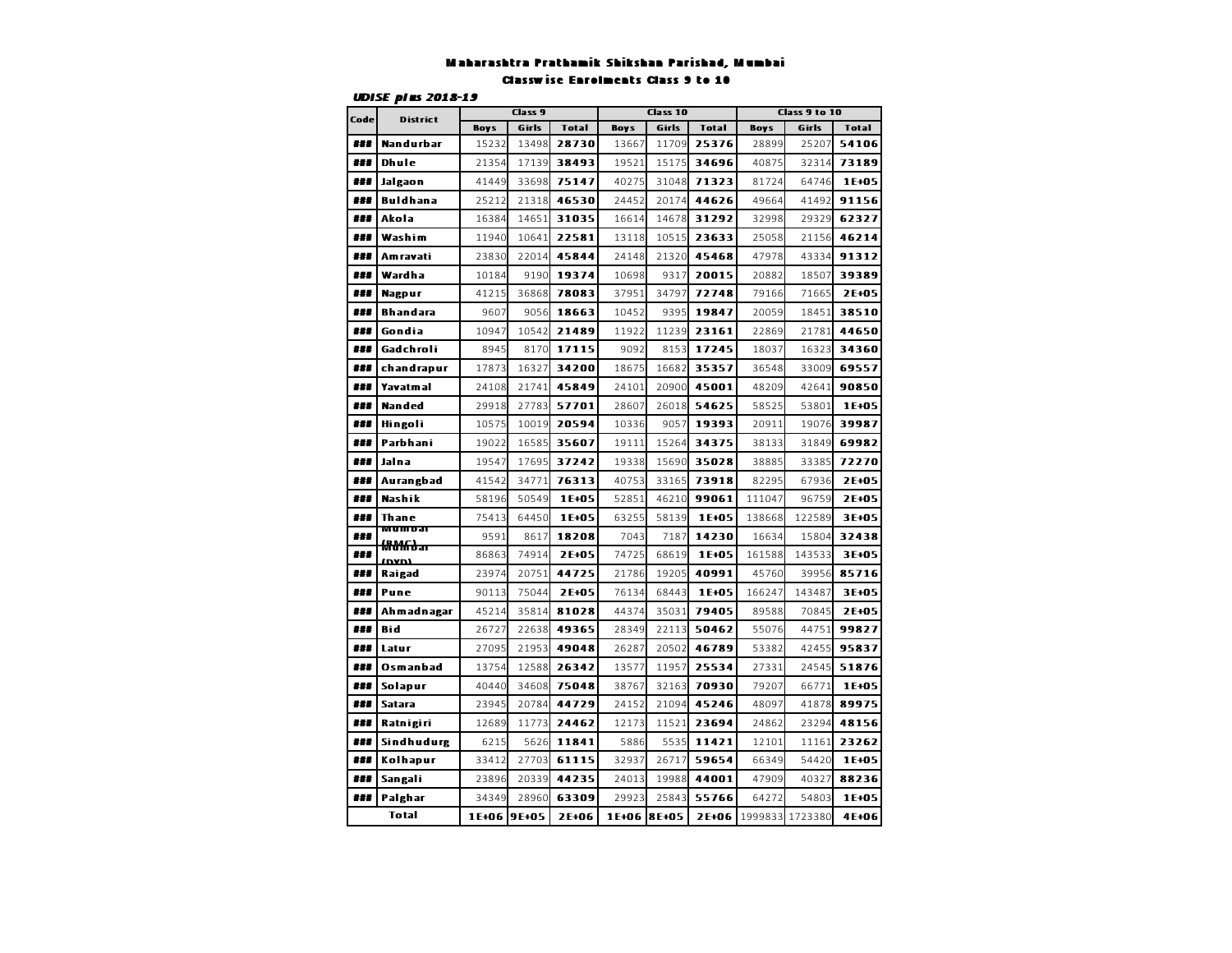#### Maharashtra Prathamik Shikshan Parishad, MumbaiClasswise Enrolments Class 11 to 12

| Code | <b>F-</b><br><b>District</b> |             | Class 11 |              |             | Class 12 |              |             | <b>Class 11 to 12</b> |              |  |  |  |
|------|------------------------------|-------------|----------|--------------|-------------|----------|--------------|-------------|-----------------------|--------------|--|--|--|
|      |                              | <b>Boys</b> | Girls    | <b>Total</b> | <b>Boys</b> | Girls    | <b>Total</b> | <b>Boys</b> | Girls                 | <b>Total</b> |  |  |  |
| ###  | Nandurbar                    | 9061        | 7465     | 16526        | 9352        | 7496     | 16848        | 18413       | 14961                 | 33374        |  |  |  |
| ###  | Dhule                        | 13910       | 10477    | 24387        | 14065       | 10296    | 24361        | 27975       | 20773                 | 48748        |  |  |  |
| ###  | Jalgaon                      | 26899       | 21272    | 48171        | 27079       | 20968    | 48047        | 53978       | 42240                 | 96218        |  |  |  |
| ###  | Buldhana                     | 17663       | 14257    | 31920        | 17691       | 14177    | 31868        | 35354       | 28434                 | 63788        |  |  |  |
| ###  | Akola                        | 13513       | 12434    | 25947        | 13369       | 12249    | 25618        | 26882       | 24683                 | 51565        |  |  |  |
| ###  | Washim                       | 10540       | 7971     | 18511        | 10739       | 7900     | 18639        | 21279       | 15871                 | 37150        |  |  |  |
| ###  | Am ravati                    | 17235       | 17345    | 34580        | 17210       | 16985    | 34195        | 34445       | 34330                 | 68775        |  |  |  |
| ###  | Wardha                       | 8251        | 8342     | 16593        | 8178        | 8464     | 16642        | 16429       | 16806                 | 33235        |  |  |  |
| ###  | <b>Nagpur</b>                | 31961       | 32236    | 64197        | 31950       | 31274    | 63224        | 63911       | 63510                 | 1E+05        |  |  |  |
| ###  | <b>Bhandara</b>              | 9234        | 8856     | 18090        | 8932        | 8997     | 17929        | 18166       | 17853                 | 36019        |  |  |  |
| ###  | Gondia                       | 10554       | 10302    | 20856        | 10054       | 10151    | 20205        | 20608       | 20453                 | 41061        |  |  |  |
| ###  | Gadchroli                    | 6871        | 6663     | 13534        | 6832        | 6409     | 13241        | 13703       | 13072                 | 26775        |  |  |  |
| ###  | chandrapur                   | 14501       | 14453    | 28954        | 14221       | 13966    | 28187        | 28722       | 28419                 | 57141        |  |  |  |
| ###  | Yavatmal                     | 17065       | 15601    | 32666        | 16475       | 14653    | 31128        | 33540       | 30254                 | 63794        |  |  |  |
| ###  | Nanded                       | 21682       | 18552    | 40234        | 21707       | 17726    | 39433        | 43389       | 36278                 | 79667        |  |  |  |
| ###  | Hingoli                      | 7904        | 6485     | 14389        | 8097        | 6659     | 14756        | 16001       | 13144                 | 29145        |  |  |  |
| ###  | Parbhani                     | 14404       | 10451    | 24855        | 15611       | 10931    | 26542        | 30015       | 21382                 | 51397        |  |  |  |
| ###  | Jalna                        | 16897       | 12123    | 29020        | 18421       | 12010    | 30431        | 35318       | 24133                 | 59451        |  |  |  |
| ###  | Aurangbad                    | 35353       | 26179    | 61532        | 37115       | 25517    | 62632        | 72468       | 51696                 | 1E+05        |  |  |  |
| ###  | Nashik                       | 38957       | 32777    | 71734        | 37273       | 30661    | 67934        | 76230       | 63438                 | 1E+05        |  |  |  |
| ###  | Thane                        | 50093       | 44798    | 94891        | 45157       | 41356    | 86513        | 95250       | 86154                 | 2E+05        |  |  |  |
| ###  | wumbal                       | 0           |          | 0            | 0           | 0        | 0            | 0           |                       | 0            |  |  |  |
| ###  | <del>MNKbar</del><br>וחעם    | 81702       | 73363    | 2E+05        | 75829       | 70492    | 1E+05        | 157531      | 143855                | 3E+05        |  |  |  |
| ###  | Raigad                       | 16198       | 14803    | 31001        | 15460       | 14345    | 29805        | 31658       | 29148                 | 60806        |  |  |  |
| ###  | Pune                         | 68824       | 58722    | 1E+05        | 62040       | 54962    | 1E+05        | 130864      | 113684                | 2E+05        |  |  |  |
| ###  | Ahmadnagar                   | 37464       | 28433    | 65897        | 37052       | 26679    | 63731        | 74516       | 55112                 | 1E+05        |  |  |  |
| ###  | Bid                          | 22794       | 16062    | 38856        | 24840       | 16054    | 40894        | 47634       | 32116                 | 79750        |  |  |  |
| ###  | Latur                        | 21745       | 17170    | 38915        | 20234       | 16026    | 36260        | 41979       | 33196                 | 75175        |  |  |  |
| ###  | Osmanbad                     | 9157        | 7920     | 17077        | 8941        | 7695     | 16636        | 18098       | 15615                 | 33713        |  |  |  |
| ###  | Solapur                      | 30840       | 23345    | 54185        | 30899       | 22347    | 53246        | 61739       | 45692                 | 1E+05        |  |  |  |
| ###  | <b>Satara</b>                | 21151       | 17663    | 38814        | 21009       | 17045    | 38054        | 42160       | 34708                 | 76868        |  |  |  |
| ###  | Ratnigiri                    | 10493       | 9818     | 20311        | 10551       | 9641     | 20192        | 21044       | 19459                 | 40503        |  |  |  |
| ###  | Sindhudurg                   | 5622        | 5208     | 10830        | 5493        | 5530     | 11023        | 11115       | 10738                 | 21853        |  |  |  |
| ###  | Kolhapur                     | 30626       | 25029    | 55655        | 29401       | 23278    | 52679        | 60027       | 48307                 | 1E+05        |  |  |  |
| ###  | Sangali                      | 19932       | 16299    | 36231        | 19885       | 15753    | 35638        | 39817       | 32052                 | 71869        |  |  |  |
| ###  | Palghar                      | 23845       | 19479    | 43324        | 21414       | 18206    | 39620        | 45259       | 37685                 | 82944        |  |  |  |
|      | Total                        | 8E+05       | 7E+05    | 1E+06        | 8E+05       | 6E+05    | 1E+06        | 1565517     | 1319251               | 3E+06        |  |  |  |